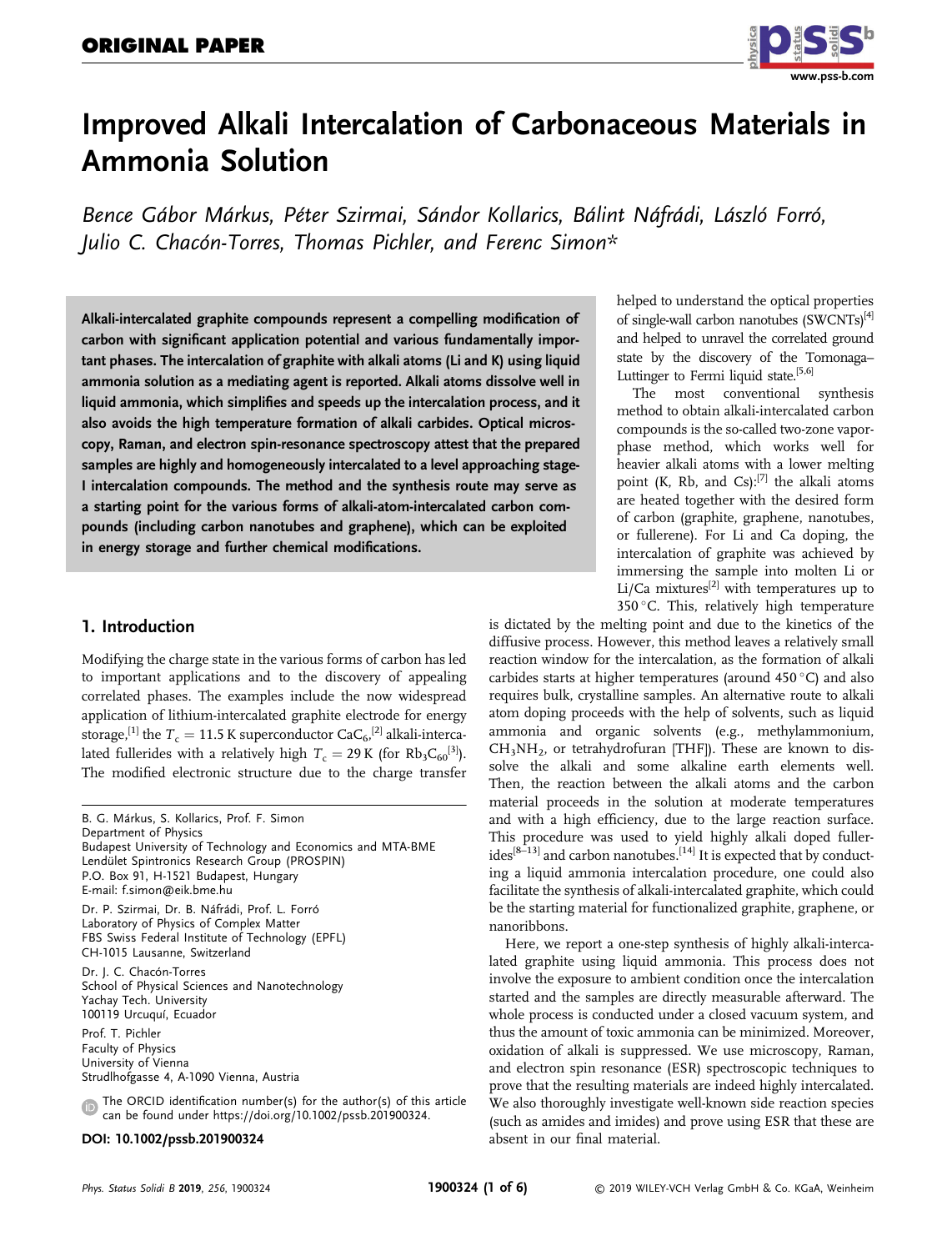[www.advancedsciencenews.com](http://www.advancedsciencenews.com) [www.pss-b.com](http://www.pss-b.com)

**IDVANCED** 

# 2. Intercalation in Ammonia Solution

The doping or intercalation process is based on the fact that liquid ammonia, similarly to water is in a self-ionized (autodissociated) state.<sup>[15,16]</sup>

$$
2NH_3 \rightleftharpoons NH_4^+ + NH_2^- \tag{1}
$$

Introducing alkali or alkaline earth metals (denoted with  $M_{\text{am}}$ ) into the liquid, the metal gets ionized and the electron will be donated to the ammonia molecule

$$
M_{am} \rightarrow M_{am}^+ + e^-
$$
 (2)

$$
e^- + xNH_3 \rightarrow e^-(NH_3)_x \tag{3}
$$

The alkali ammonia solution has a dark blue color, when the metal concentration is low, whereas a golden yellow or brownish color is realized, when the concentration of the metal is high.<sup>[16]</sup> The alkali ions in the liquid can move freely with diffusion and can penetrate the host material. At the end of the intercalation process, the electron is donated back from the ammonia, which results in a doped material. Since the electronegativity of the alkali and alkaline earth metals is usually weak, the electron is thus donated to the host material.

#### 2.1. Preparation

Before the intercalation or doping could take place, several preparatory steps are mandatory. The host material and the intercalant metal is placed into the quartz tube in an argon-filled glovebox (MBraun GmbH with  $\langle 0.1$  ppm of O<sub>2</sub> and H<sub>2</sub>O) and sealed with a vacuum valve. To maximize the reaction efficiency, special sphere-ended quartz tubes were used (depicted in the inset of Figure 1). The diameter of the ending bubble was 10–15 mm, whereas the diameter of the quartz tube was 5 mm.



In principle the bigger volume of the sphere allows bigger amounts to be simultaneously doped as the reaction surface is increased. In the current work, grade-I, highly oriented pyrolytic graphite (HOPG) discs from SPI Supplies with a diameter of 3 mm and a thickness of 70 μm, metallic lithium (Aldrich 01328TE 99.9+%) and potassium (Aldrich MKBL0124V 99.9+%) from Sigma-Aldrich were used. Here, we point out that the method is not limited to graphite host, as it was proven earlier for  $C_{60}$  and should work with other materials as well (e.g., SWCNTs, graphene, black phosphorus, etc.) and should work with any ammonia soluble metal (e.g., alkali and alkaline earth metals). The amount of intercalant was in a minor excess as to the stoichiometry required for a stage-I compound  $(LiC_6)$  and  $KC<sub>8</sub>$ ). Samples prepared with the current setup are typically in the scale of a few milligrams.

#### 2.2. Reaction

After the host and the intercalant are placed in the quartz tube, it is connected to a vacuum system that is shown schematically in Figure 1. Here, the argon gas is removed and the system is evacuated to high vacuum  $(2 \times 10^{-6} \text{ mbar})$ .

Closing the main valve to the turbomolecular pump and introducing 900–950 mbar of ammonia, the reaction can begin. Here, the ammonia has to be condensed rapidly with liquid nitrogen, because the ammonia gas also reacts with the alkalis, as shown later. The drop of the ammonia gas pressure to about 400–500 mbar (depending on the size of the total system) at this point is normal, and it is due to ammonia liquefaction. Underneath the now frozen sample, a readily cooled ethanol  $(-60\degree C)$  and a bath sonicator is placed. The solid ammonia thus slowly melts and remains in the liquid solution phase avoiding the additional side reactions. At this point, the alkali–ammonia system has a dark blue color, as shown in the right side of Figure 1. The bath sonicator helps the diffusion of alkali ions



Figure 1. Schematic diagram of the used intercalation setup, connected to a vacuum setup with gas inlets. The solution is represented with a blue bubble connected to the system. Underneath, a plastic bottle filled with cooled ethanol is present, which keeps the temperature of the solution below the boiling point of the ammonia. The ethanol is cooled with periodically introduced liquid nitrogen. The intercalation is assisted with a bath sonicator placed under. The pressure of the ammonia and helium gases are measured with a broad range pressure meter. Valves are represented with triangles facing each other. Inset shows the solution at the beginning and at the end of the process. The solution has a dark blue color, when the concentration of the metal is low, and yellowish-brownish when high.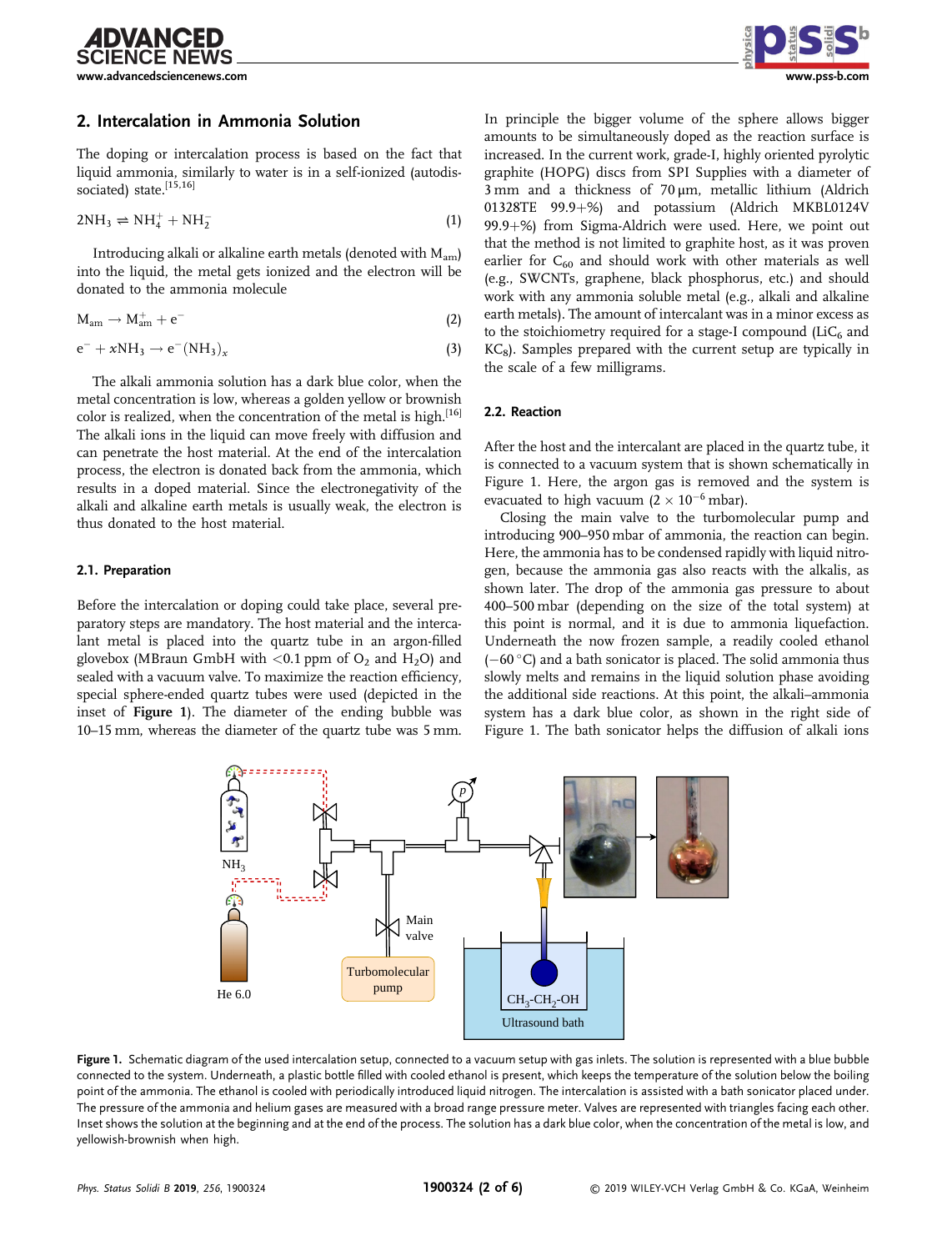

into the host. Due to reaction kinetics, the solution temperature has to be kept close to the boiling point of the ammonia, typically between  $-50$  and  $-40^{\circ}$ C. Here, extra care has to be taken to avoid boiling of the ammonia, which happens at around  $-33$  °C. The whole intercalation process with sonication requires about 30 min. At the end of the process, the solution is slowly heated up, and its color turns into yellowish–brownish, as presented in the right inset of Figure 1. Once the ammonia gas pressure is restored to about 800–900 mbar, the gas is removed through the vacuum pump. Afterward, the sample is further sonicated for  $30 \text{ min}$  in  $30 \degree C$  water to remove the adsorbed ammonia and to avoid the sample getting stuck to the inner wall of the quartz bubble. At the end, the quartz is heated up to 200  $^{\circ} \mathrm{C}$  for 30–60 $\,\mathrm{min}$  to remove the rest of the ammonia and the excess alkali. Additionally, after closing the main valve, a 20–30 mbar of high-purity He exchange gas can be introduced to make cryogenic measurements readily available without the need of placing the sample into a fresh tube. Finally, the quartz tube is permanently sealed with a torch. Here, we wish to emphasize that the sample is never in touch with oxygen or moisture, resulting in a material free of oxides and oxidated species. Once the quartz ampule is sealed, it is readily measurable, even down to a couple Kelvins with helium exchange gas present.

#### 2.3. Side Reaction of Gaseous Ammonia and Alkali Metals

The clear drawback of the intercalation carried out in ammonia is that gaseous ammonia also reacts with the alkali metals forming alkali amides.<sup>[17]</sup> It worsens the situation that the reaction is catalytically activated, when iron, nickel, cobalt, platinum, or their compounds are present.<sup>[18]</sup> These are usual contaminants in graphite and graphene,[19] and Fe or Ni catalyst particles are used in carbon nanotube growth. During the reaction, alkali amide salts are formed, which have white color and are usually insoluble in liquid ammonia

$$
2M_{am,(s)}+2NH_{3(g)}\rightarrow 2M_{am}NH_{2(s)}+H_{2(g)}\uparrow \qquad \qquad (4)
$$

Here, it is worth to mention that the resulting amide is not necessarily white, it can have various colors (pink or greenishbrownish) depending on other contaminants in the metal.<sup>[20]</sup> For the case of lithium, if the amide concentration is high, lithium imide is formed, which has red color, and ammonia gas is released.[21]

$$
2\text{LiNH}_{2(s)} \xrightarrow{\text{decomposition}} \text{Li}_2\text{NH}_{(s)} + \text{NH}_{3(g)} \uparrow
$$
 (5)

At higher temperatures (typically above 300  $^{\circ}$ C), other reaction routes are also opened, e.g., nitride and hydride formation. To avoid these, it is recommended not to go above 200  $^\circ\mathrm{C}$  in the final step of the process.

Fortunately, most of these side reactions can be suspended or can be slowed down compared with the reaction time in the liquid phase. In the case of lithium, the amide formation would require 2–3 weeks, for sodium 2–3 days in the solution. Potassium is a bit more reactive and forms its amide within



2–3 h in the solution, even without the presence of the catalyst.<sup>[22,23]</sup> Thus, the rapid cooling of the ammonia gas is essential.

# 3. Intercalated HOPG Prepared by the Alkali– Ammonia Method

We demonstrate the aforementioned intercalation process on HOPG discs. After the doping, the color of the discs changed dramatically, proving that the intercalation was indeed successful and the final product is a graphite-intercalated compound (GIC). We find that lithium-intercalated samples have a golden-yellow color, thus, identified as stage-I  $LiC<sub>6</sub>$ . The potassium-doped samples are mostly red with some yellowish parts, which can be interpreted as a mixture of Stage-I and Stage-II systems. It is known that there exists a metastable state of alkali-intercalated graphite with the approximate stoichiometry of  $AC_{10}$ ,  $[24]$  which mostly has a red color. Our observations regarding the color change are experimentally verified with Raman and ESR spectroscopy.

#### 3.1. Sample Characterization

Raman measurements were carried out in a high sensitivity single monochromator LabRam spectrometer<sup>[25]</sup> using 514 nm laser excitation,  $50 \times$  objective with 0.5 mW laser power to avoid deintercalation. ESR measurements are performed on a Bruker Elexsys E500 X-band spectrometer at room temperature. Photographs were taken with Nikon Eclipse LV150N optical microscope, both in bright and dark field with a  $100 \times$  objective.

#### 3.2. Raman Spectroscopy

Raman spectra near the D and G modes of host graphite of the prepared samples are presented in Figure 2. Despite all our efforts, the resolution is limited by the thick quartz sample holder and the surface roughness of the samples due to the boiling ammonia at the end of the reaction. Here, we wish to mention, that the samples were measured in the very same quartz tube in which the reaction took place. Replacing air-sensitive materials is always a risky procedure, even in a glove box, and we wanted to show that this step is not necessary with the current method, thus degradation of the produced materials can be avoided. Nevertheless, the expected Fano lineshapes<sup>[26]</sup> are observed for the well-intercalated species. On the other hand, we were unable to resolve the two  $E_{2g}$  modes separately, similarly to previous results.[27–30]

In the Raman spectra of the investigated materials, we observed a dominant Fano line in the vicinity of the G-mode of graphite. The presence of this shape is a clear indication that the electrons and phonons are strongly coupled, which is a result of high-electron density.[26] We address this to a successful intercalation of the host material to Stage-I. The parameters extracted from the curve fitting for the highly intercalated samples (spectrum a, b, and c of Figure 2) are summarized in Table 1.

The parameters of the observed lines agree well with the previous literature observations: for  $KC_8$ , these are 1547,<sup>[27,28]</sup>  $\approx$ 1500,<sup>[29]</sup> 1522,<sup>[33]</sup> 1510, and 1547<sup>[31,32,34]</sup> for the position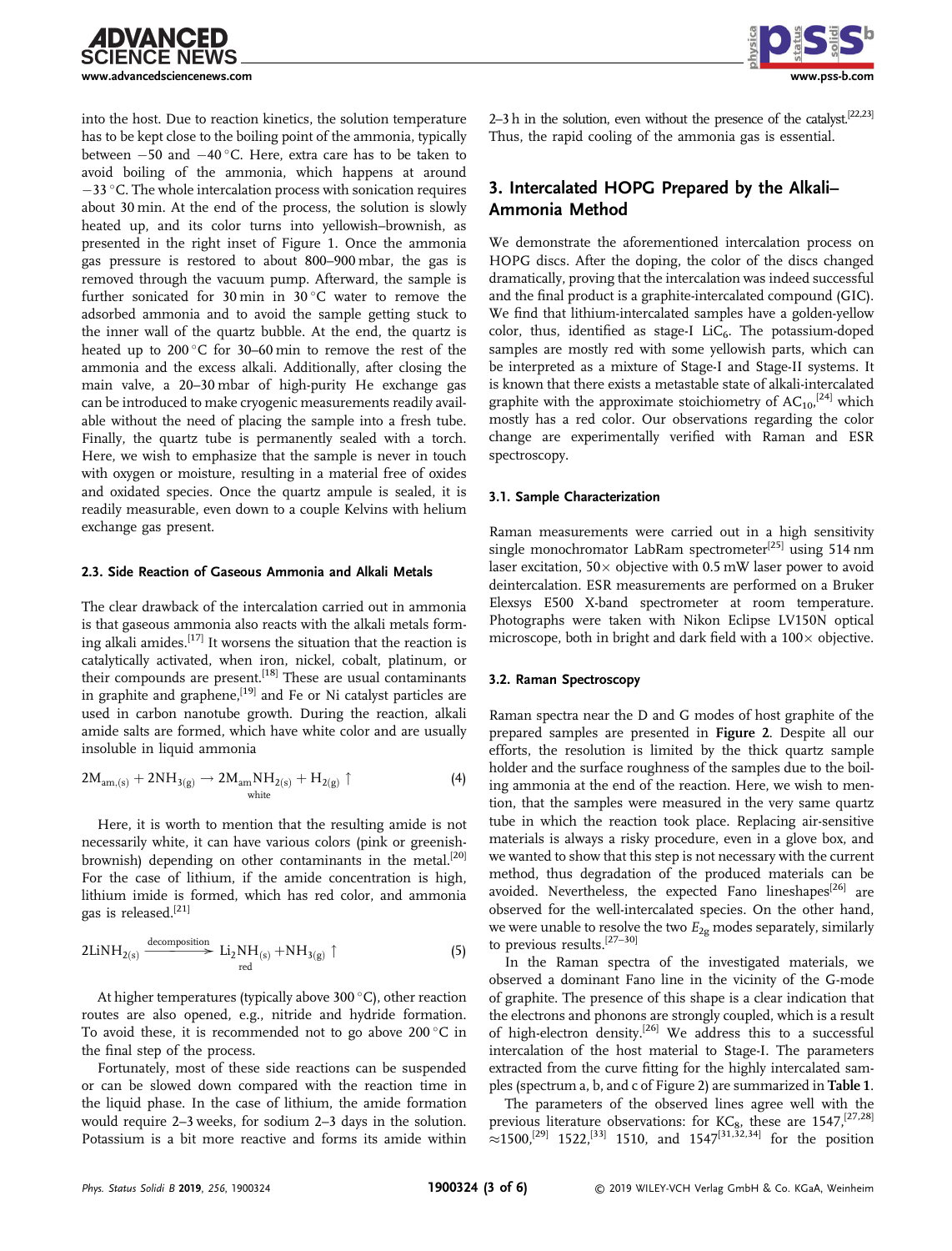



Figure 2. Raman spectra of Li and K intercalated HOPG in the vicinity of the D and G modes of graphite. For samples a), b), and c), only one Fano line was resolved denoting that the electrons and phonons are strongly coupled,[26] and suggesting a high degree of intercalation. In the last spectrum, the doping of that sample is not complete, which resulted in a mixture of a Fano line and a single Lorentzian, upshifted compared with the G-mode of the graphite. Similar behavior is observed for slightly de-doped LiC<sub>6</sub> material.<sup>[31,32]</sup> The mean value of the background signal is indicated with dashed orange line. Inset shows the characteristic C<sub>z</sub> mode of the potassium-intercalated system. Here, it is noted that the strong noise of the spectra is due to thick quartz tube. During the measurements, the samples were in the same quartz tube in which the reaction took place, to avoid degradation of the produced materials.

**Table 1.** Summary of the extracted position ( $\omega_{\text{\tiny Fano}}$ ), width ( $\mathit{\Gamma}$ ) in cm $^{-1}$ , and q asymmetry parameters of the observed Fano lineshape. The calculation of  $\gamma^{\text{EPC}}$  EPC parameter is described in the main text.

| Sample  | $\omega_{\mathsf{Fano}}~[\mathsf{cm}^{-1}]$ | $\Gamma$ [cm <sup>-1</sup> ] | a       | $v$ <sub>EPC</sub> |
|---------|---------------------------------------------|------------------------------|---------|--------------------|
| K#1     | 1561                                        | 45.6                         | $-2.05$ | 191                |
| Li $#1$ | 1581                                        | 77.1                         | $-1.84$ | 30                 |
| Li #2   | 1618                                        | 78.1                         | $-2.02$ | 197                |
|         |                                             |                              |         |                    |

in cm<sup>-1</sup>. The width of the peak is 78.7,<sup>[27,28]</sup> 157,<sup>[33]</sup> 176.7, and 82.6,<sup>[34]</sup> 125 and 70,<sup>[32]</sup> 125.6 and 70.9<sup>[31]</sup> in cm<sup>-1</sup>. Notably, the position of the  $C_z$  mode around 560 cm<sup>-1</sup> also agrees well.<sup>[27-32,34,35]</sup>



For the case of  $LiC<sub>6</sub>$ , the literature values for the position are:  $1594 \pm 3$ ,  $^{[36]}$  1595,  $^{[33]}$   $\approx$  1585,  $^{[37]}$  1546, and 1585,  $^{[31,32]}$  1575 and  $1600^{[38]}$  in cm<sup>-1</sup>. Here, the width is  $48 \pm 4$ ,<sup>[36]</sup> 70,<sup>[33]</sup> 71.0, and 70.9,<sup>[31]</sup> 71 and 70,<sup>[32]</sup> 10 and  $\approx 30^{[38]}$  in cm<sup>-1</sup>.

The electron–phonon coupling (EPC) parameter, which is the measure of the charge transfer can be calculated from the obtained parameters. The electron-phonon scattering linewidth can be estimated from the positions of the Fano lineshape using the expression

$$
\gamma^{\text{EPC}} \simeq 2\sqrt{(\omega_{\text{Fano}} - \omega_{\text{A}})(\omega_{\text{NA}} - \omega_{\text{Fano}})}
$$
(6)

Here,  $\omega_{\text{Fano}}$  is the measured position;  $\omega_A$  and  $\omega_{\text{NA}}$  are the calculated adiabatic and non-adiabatic phonon frequencies.<sup>[31,33]</sup> Here, the relevant quantities are for KC<sub>8</sub>:  $\omega_A = 1223 \text{ cm}^{-1}$ ,  $\omega_{NA} = 1534 \,\text{cm}^{-1}$ , and  $\omega_A = 1362 \,\text{cm}^{-1}$ ,  $\omega_{NA} = 1580$  for LiC<sub>6</sub>. The calculated values are summarized in Table 1.

The last spectrum, Figure 2d, shows an example with moderate intercalation, where a weak Fano is observed together with a symmetric Lorentzian shape. Here, the Fano shape is downshifted to  $\omega_{\text{Fano}} = 1514 \text{ cm}^{-1}$  and its width is reduced to  $\Gamma = 25.4 \text{ cm}^{-1}$ . The value of the q asymmetry parameter is  $-1.29$ . The Lorentzian peak is present at  $\omega = 1599$  cm<sup>-1</sup> with a width of  $\Gamma = 20.2$  cm<sup>-1</sup>. Previous literature data suggest that the Lorentzian appearing at around  $1600 \text{ cm}^{-1}$  is a Stage-II compound phase,<sup>[27,28,36]</sup> whereas the presence of the Fano suggests a de-intercalated  $LiC_6$  phase.<sup>[32]</sup> Thus, we identify this sample as a mixture of a de-intercalated Stage I and a Stage II phase.

The characteristic Raman modes of the alkali amides and lithium imide are not observed; their amount is thus negligible compared with the GICs.

#### 3.3. ESR Results

ESR spectra of the prepared HOPG species are presented in Figure 3 with insets showing bright field (BF) and dark field (DF) images.

The ESR spectra of the samples exhibit a characteristic, non-symmetric lineshape, which is identified as a Dysonian lineshape.<sup>[41]</sup> The presence of this lineshape is usually a clear indication of conducting electrons present in the system. It was shown that under certain circumstances (e.g., when the spin diffusion time is smaller than the spin relaxation time, this is the so-called "NMR-limit") Dysonian lines can be approximated with a weighted sum of an absorption and a dispersion Lorentzian.<sup>[42]</sup> Here, it is worth to note that charge neutral bulk graphite also presents a similar line with a linewidth of  $\approx 0.29$  and ≈0.51 mT for *B* ⊥ *c* and *B*  $\parallel$  *c*, respectively.<sup>[43–45]</sup> Since the width is different for the intercalated species:  $\approx 0.26$  mT for Li and  $\approx$ 1.29 mT for K, in a good agreement with previous literature values,[7,39,40] thus, a successful bulk intercalation (at least down to the skin-depth, about 10  $\mu^{[46]}$ ) is identified. Here, no angulardependent measurements can be made, because the boiling ammonia makes the surface curly and ripply. Nevertheless, since the spin relaxation and g-factor anisotropy of the host graphite crystal is gradually reduced upon K intercalation,  $[47]$  the measured value can be treated as a mean value of the two different orientations. The g-factor of the prepared samples is close to that of free electron ( $g_e = 2.0023$ ), as expected from a metallic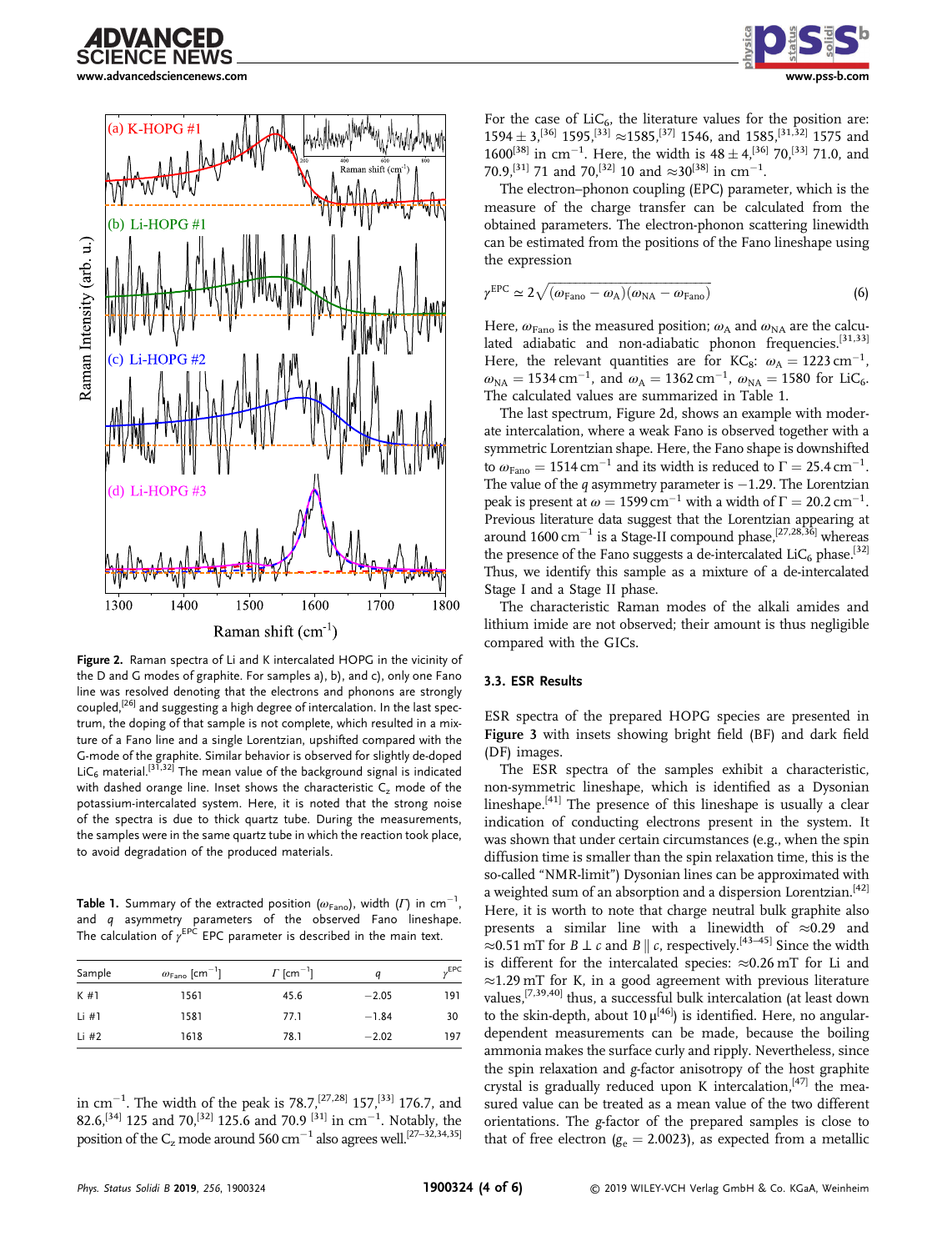





Figure 3. ESR spectra of the alkali intercalated HOPG samples prepared with the ammonia solution method. The materials exhibit a single Dysonian line near the g-factor of the free electron with a width compatible with previous literature observations.<sup>[7,39,40]</sup> Inset shows bright and darkfield photographs of the samples, where the dominant yellow (for Li) and red (for K) color is observable giving a visual proof of intercalation.

material. The spin relaxation mechanism of  $M_{am}$ -GICs is well understood in the framework of the Elliott–Yafet theory of spin-relaxation in metals,  $[48,49]$  i.e., for Li the spin-orbit coupling is much weaker than for K, which results in a broader line for the latter. The parameters of the fitted curves are summarized in Table 2.

The ESR data is in a good agreement with previous results, where the samples were prepared with the two-zone vapor phase or with the immersion method.[7,39,40] This means that our method provides samples of comparable quality to the standard ones, in a faster, commercially advantageous way. Moreover, there was no sign of emerging signal stemming from amides or imides.

Table 2. Fitted ESR parameters of the prepared samples. The g-factor of the prepared samples is close to the free electron's; the extracted linewidth is compatible with previous literature observations.<sup>[7,39,40,46]</sup> The Dysonian lineshape is approximated with a sum of two Lorentzians, where the weight is denoted with the phase.

| Sample  | g-factor | $\Delta B$ [mT] | Phase |
|---------|----------|-----------------|-------|
| Li $#1$ | 2.0029   | 0.28            | 27.8  |
| Li $#2$ | 2.0024   | 0.25            | 32.5  |
| K#1     | 2.0026   | 1.33            | 26.3  |
| K#2     | 2.0027   | 1.23            | 20.7  |

## 4. Summary

We managed to improve the intercalation of carbonaceous materials in liquid ammonia in terms of reduced preparation time and quality comparable to conventional preparatory methods (two-zone vapor phase and molten immersion). The reaction is demonstrated on graphite discs, and the samples were investigated with optical microscopy, Raman, and ESR spectroscopy. The results suggest that the final materials are close to Stage-I GICs. We showed that it is possible to avoid the unwanted side reactions of the gaseous ammonia, which are suppressed, and the amide-imide formation is blocked. Here, we wish to emphasize that our method involves the use of a vacuum system, which allows the preparation of the samples under totally inert, closed conditions. This not just results in oxidation-free materials but also allows to reduce the amount of ammonia used. The prepared samples are sealed under vacuum or helium and thus readily measurable after the synthesis.

### Acknowledgements

Work was supported by the Hungarian National Research, Development and Innovation Office (NKFIH) Grant Nr. K119442, SNN118012, and 2017-1.2.1-NKP-2017-00001. The research reported in this article was supported by the BME-Nanonotechnology FIKP grant of EMMI (BME FIKP-NAT). P.Sz., B.N., and L.F. were supported by the Swiss National Science Foundation (Grant No. 200021 144419).

# Conflict of Interest

The authors declare no conflict of interest.

# Keywords

charge transfer, doping, electron-spin resonance, intercalation, liquid ammonia solution, Raman spectroscopy

> Received: June 12, 2019 Revised: July 10, 2019 Published online: August 22, 2019

- [1] J. Xu, Y. Dou, Z. Wei, J. Ma, Y. Deng, Y. Li, H. Liu, S. Dou, Adv. Sci. 2017, 4, 1700146.
- [2] N. Emery, C. Hérold, M. d'Astuto, V. Garcia, C. Bellin, J. F. Marêché, P. Lagrange, G. Loupias, Phys. Rev. Lett. 2005, 95, 087003.
- [3] M. J. Rosseinsky, A. P. Ramirez, S. H. Glarum, D.W. Murphy, R. C. Haddon, A. F. Hebard, T. T. M. Palstra, A. R. Kortan, S. M. Zahurak, A.V. Makhija, Phys. Rev. Lett. 1991, 66, 2830.
- [4] A. M. Rao, P. C. Eklund, S. Bandow, A. Thess, R. E. Smalley, Nature 1997, 388, 257.
- [5] H. Ishii, H. Kataura, H. Shiozawa, H. Yoshioka, H. Otsubo, Y. Takayama, T. Miyahara, S. Suzuki, Y. Achiba, M. Nakatake, T. Narimura, M. Higashiguchi, K. Shimada, H. Namatame, M. Taniguchi, Nature 2003, 426, 540.
- [6] H. Rauf, T. Pichler, M. Knupfer, J. Fink, H. Kataura, Phys. Rev. Lett. 2004, 93, 096805.
- [7] M. S. Dresselhaus, G. Dresselhaus, Adv. Phys. 1981, 30, 1.